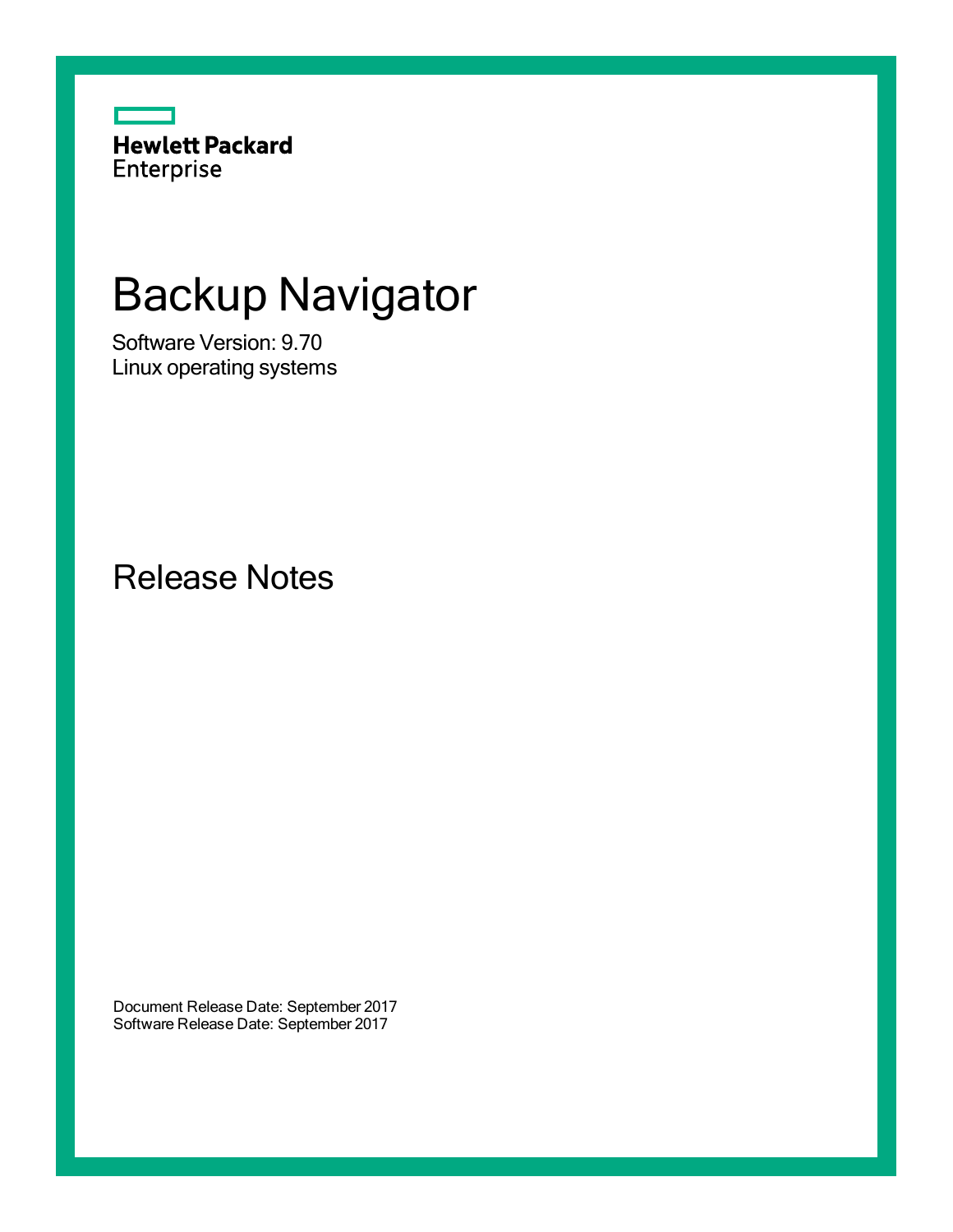#### Legal notices

#### **Warranty**

The only warranties for Hewlett Packard Enterprise products and services are set forth in the express warranty statements accompanying such products and services. Nothing herein should be construed as constituting an additional warranty. HPE shall not be liable for technical or editorial errors or omissions contained herein.

The information contained herein is subject to change without notice.

#### Restricted rights legend

Confidential computer software. Valid license from HPE required for possession, use or copying. Consistent with FAR 12.211 and 12.212, Commercial Computer Software, Computer Software Documentation, and Technical Data for Commercial Items are licensed to the U.S. Government under vendor's standard commercial license.

#### Copyright notice

© Copyright 2017 Hewlett Packard Enterprise

#### Trademark notices

Adobe® is a trademark of Adobe Systems Incorporated.

Microsoft® and Windows® are U.S. registered trademarks of Microsoft Corporation.

UNIX® is a registered trademark of The Open Group.

#### Documentation updates

The title page of this document contains the following identifying information:

- Software Version number, which indicates the software version.
- Document Release Date, which changes each time the document is updated.
- Software Release Date, which indicates the release date of this version of the software.
- To check for recent software updates, go to <https://softwaresupport.hpe.com/patches>.

To verify that you are using the most recent edition of a document, go to [https://softwaresupport.hpe.com/manuals.](https://softwaresupport.hpe.com/manuals)

This site requires that you register for an HPE Passport and sign in. To register for an HPE Passport ID, go to [https://hpp12.passport.hpe.com/hppcf/login.do.](https://hpp12.passport.hpe.com/hppcf/login.do)

You will also receive updated or new editions if you subscribe to the appropriate product support service. Contact your HPE sales representative for details.

### Support

Visit the HPE Software Support Online web site at [https://softwaresupport.hpe.com](https://softwaresupport.hpe.com/).

This web site provides contact information and details about the products, services, and support that HPE Software offers.

HPE Software online support provides customer self-solve capabilities. It provides a fast and efficient way to access interactive technical support tools needed to manage your business. As a valued support customer, you can benefit by using the support web site to:

- Search for knowledge documents of interest
- Submit and track support cases and enhancement requests
- Download software patches
- Access product documentation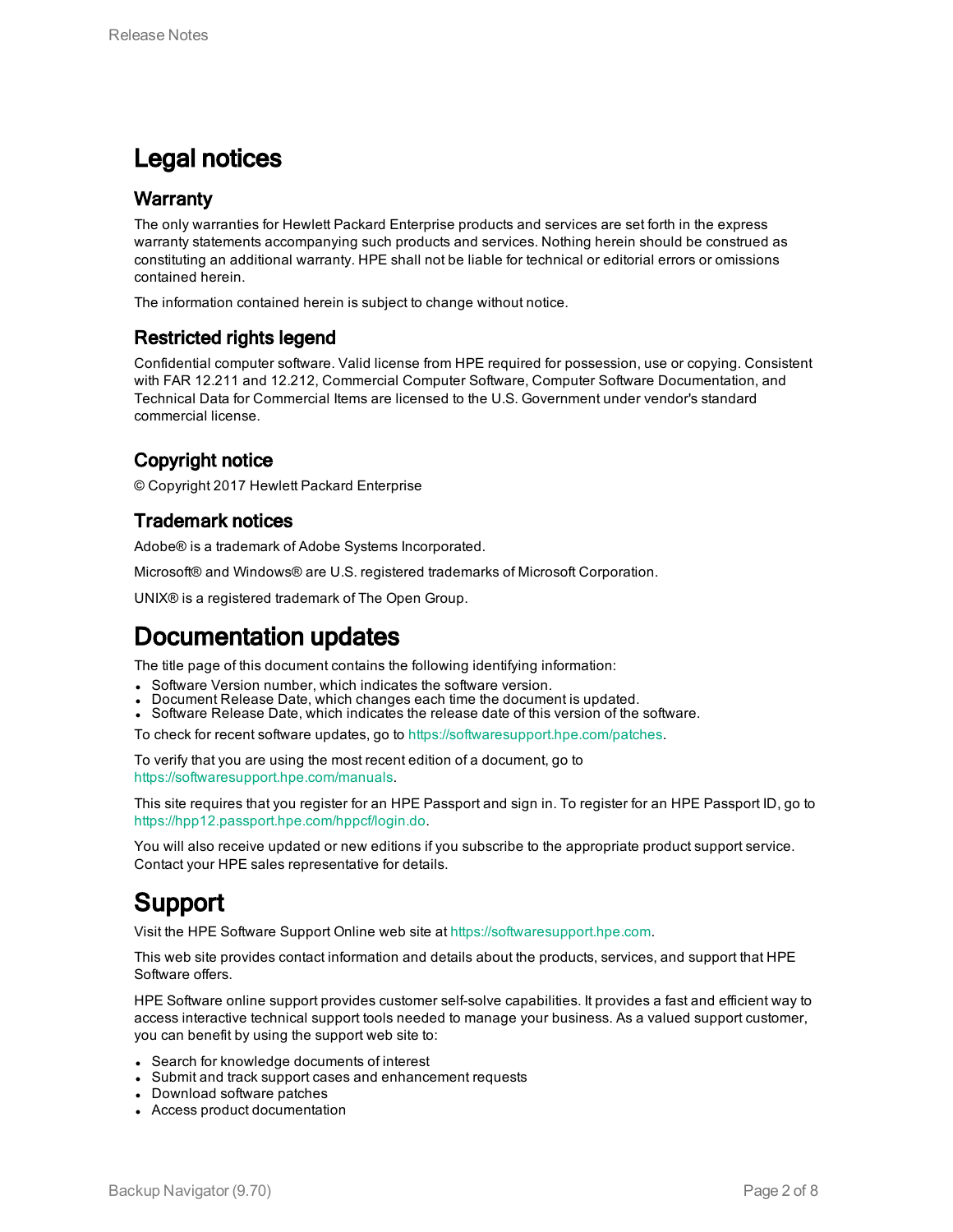- Manage support contracts
- Look up HPE support contacts
- Review information about available services
- Enter into discussions with other software customers
- Research and register for software training

Most of the support areas require that you register as an HPE Passport user and sign in. Many also require a support contract.

To register for an HPE Passport ID, go to <https://hpp12.passport.hpe.com/hppcf/login.do>.

To find more information about access levels, go to <https://softwaresupport.hpe.com/web/softwaresupport/access-levels>.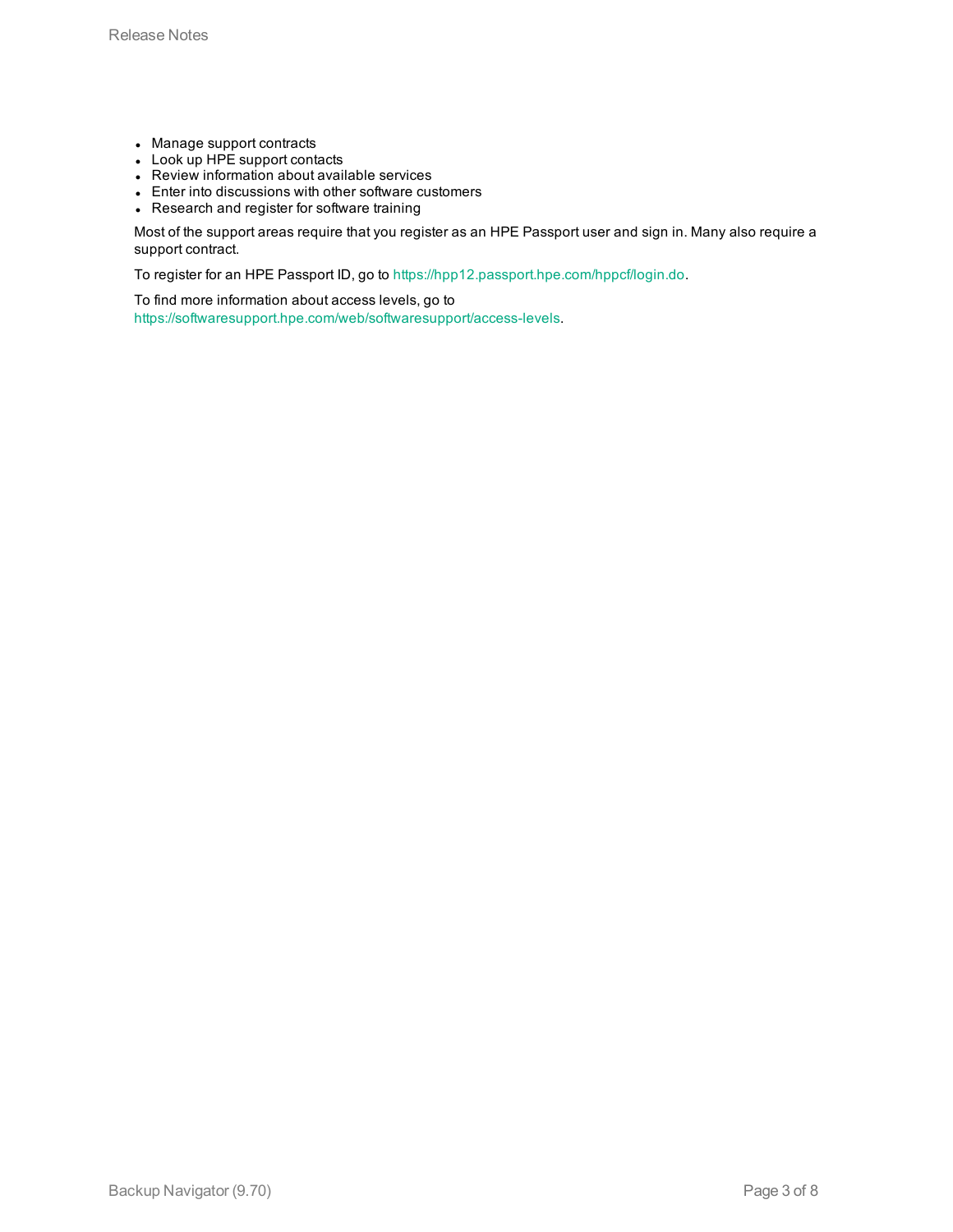### Introduction

This document is an overview of the changes made to Backup Navigator. It contains important information that is not included in other manuals. You can find information about the following in this document:

New [features](#page-3-0) in this release, below

[Installation,](#page-5-0) on page 6

Open [Defects,](#page-5-1) on page 6

[Documentation](#page-6-0) Updates, on page 7

### Support Matrix

For information about the installation requirements and compatibility with other products, see the *Backup Navigator Support Matrix*. The support matrix may be updated between releases, and so is only available at the HPE Support web site:

#### <http://support.openview.hp.com/selfsolve/manuals>

The support matrix includes the following information:

- <sup>l</sup> **Requirements**
	- <sup>o</sup> Hardware
	- <sup>o</sup> Operating System
	- <sup>o</sup> Databases
	- <sup>o</sup> Web Servers
	- <sup>o</sup> Web Browsers and Plug-ins
- <sup>l</sup> **Compatibility**
	- <sup>o</sup> HP Software Integrations

### <span id="page-3-0"></span>New features in this release

The following features are introduced with the Backup Navigator 9.70:

- HPE Backup Navigator licensing is synchronized with the HPE licensing approach. Using of HPE Autopass functionality with Backup Navigator is introduced.
- The following new reports are available:
	- For HPE Data Protector environment: Application Status Summary and Library Capacity
	- <sup>o</sup> For HPE VM Explorer environment: VM Status Summary and VM Status
- Support for RHEL 7.x and CentOS 7.x is introduced.
- $\bullet$  Support for IE 10 is obsolete.
- Support for HPE Data Protector 8.xx is obsolete.
- Backup Navigator Licensing portal is obsolete due to the change of the licensing policy.

The following features are introduced with earlier HPE Backup Navigator versions: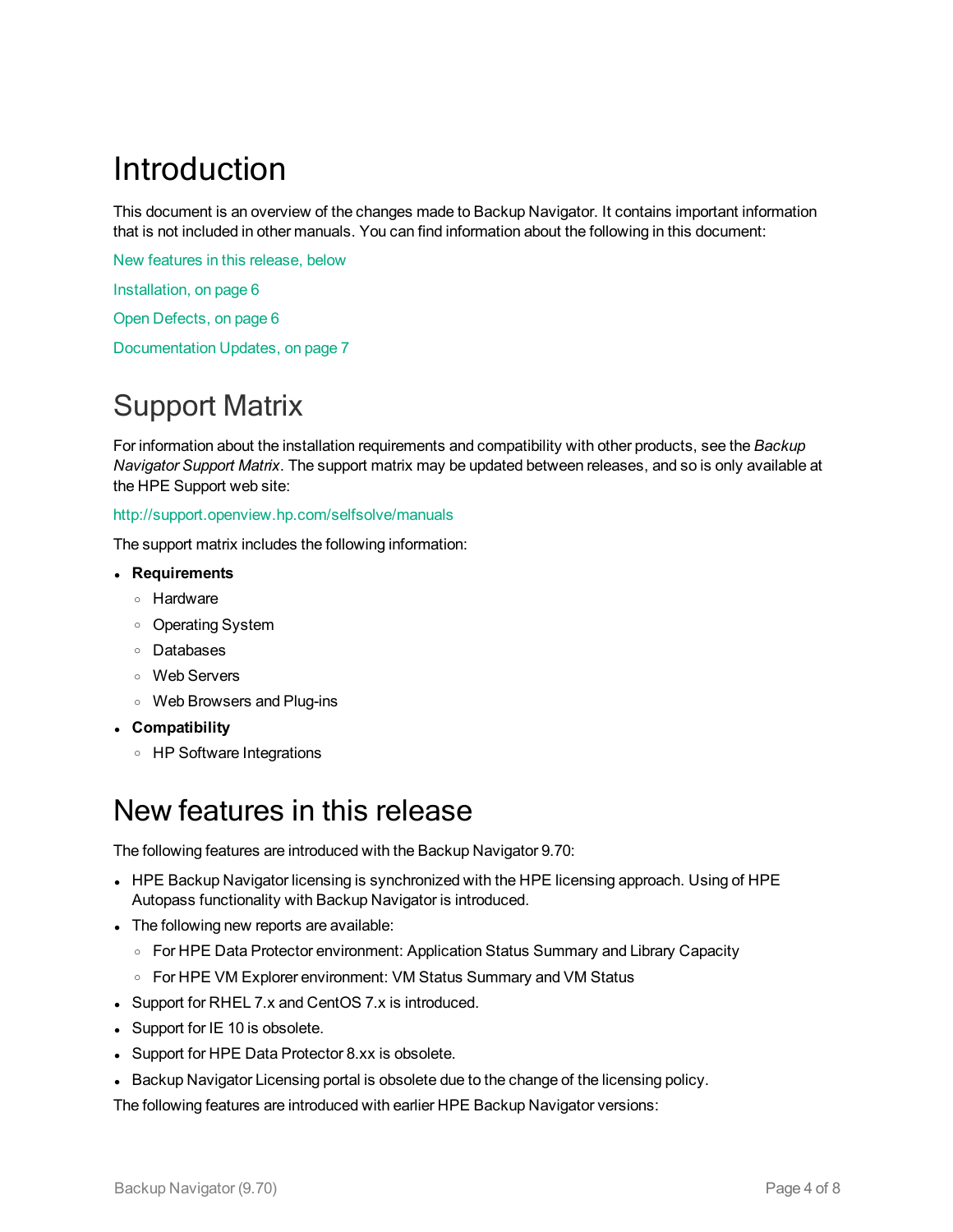- Backup Navigator provides a reporting functionality for the new backup application HPE VM Explorer. Backup Navigator for HPE VM Explorer environment provides administration tools and a range of reports to collect data from the HPE VM Explorer.
- Support for HPE Data Protector 10.00 is introduced.
- Backup Navigator problem solving mechanism was enhanced with detailed problem description and recommended actions for substantial number of HPE Data Protector errors.
- A possibility to modify custom reports is introduced.
- Support for HPE Data Protector 9.09 is introduced.
- The following new report is created: Application Status
- Data collection and reports performance is considerably improved.
- Support the LDAP user authentication is introduced.
- Support for the encrypted control communication (ECC) is introduced.
- New license type, Traditional HPEBackup Navigator is introduced.

Traditional license is dependent on your HPE Data Protector environment, specifically, on the amount and types of HPE Data Protector licenses installed on the Cell Managers for which HPEBackup Navigator is collecting data.

- Support for HPE Data Protector 9.08 is introduced.
- Support for JRE 1.8 is introduced.
- User management functionality is introduced and covers the following user roles: Built-in Administrator, Administrator, Standard User.
- Monitoring functionality was enhanced and now includes alerts, which allow users to promptly react to problems.
- The following new report is created: Single Session Status.
- Support for the following new product versions and operating systems is introduced:
	- <sup>o</sup> HPE Data Protector 9.06 and 9.07
	- <sup>o</sup> CentOS Linux 6.x
	- <sup>o</sup> PostgreSQL 9.5
- Support for the following new product operating system versions and is introduced:
	- <sup>o</sup> HPE Data Protector 8.13, 8.14 and 9.05
	- <sup>o</sup> SUSE Linux Enterprise 12
- Support for the HPE Backup Navigator remote agent installation on Windows is introduced.
- New monitors are introduced to for set and monitor RTO and RPO in your backup environment.
- New reports are introduced to cover:
	- <sup>o</sup> RTO/RPO related data (Application RTO and Application RPO)
	- <sup>o</sup> database application specific information (Application Overview)
	- <sup>o</sup> backup specification related details (Backup Spec Changes and Backup Specification)
- Filtering by severity is enabled in the session output reports.
- Installation of the remote HPE Backup Navigator agent is introduced to ensure data collection from the Data Protector Cell Managers that do not reside in the same domain as HPE Backup Navigator.
- Support for SUSE Linux Enterprise 11 is introduced.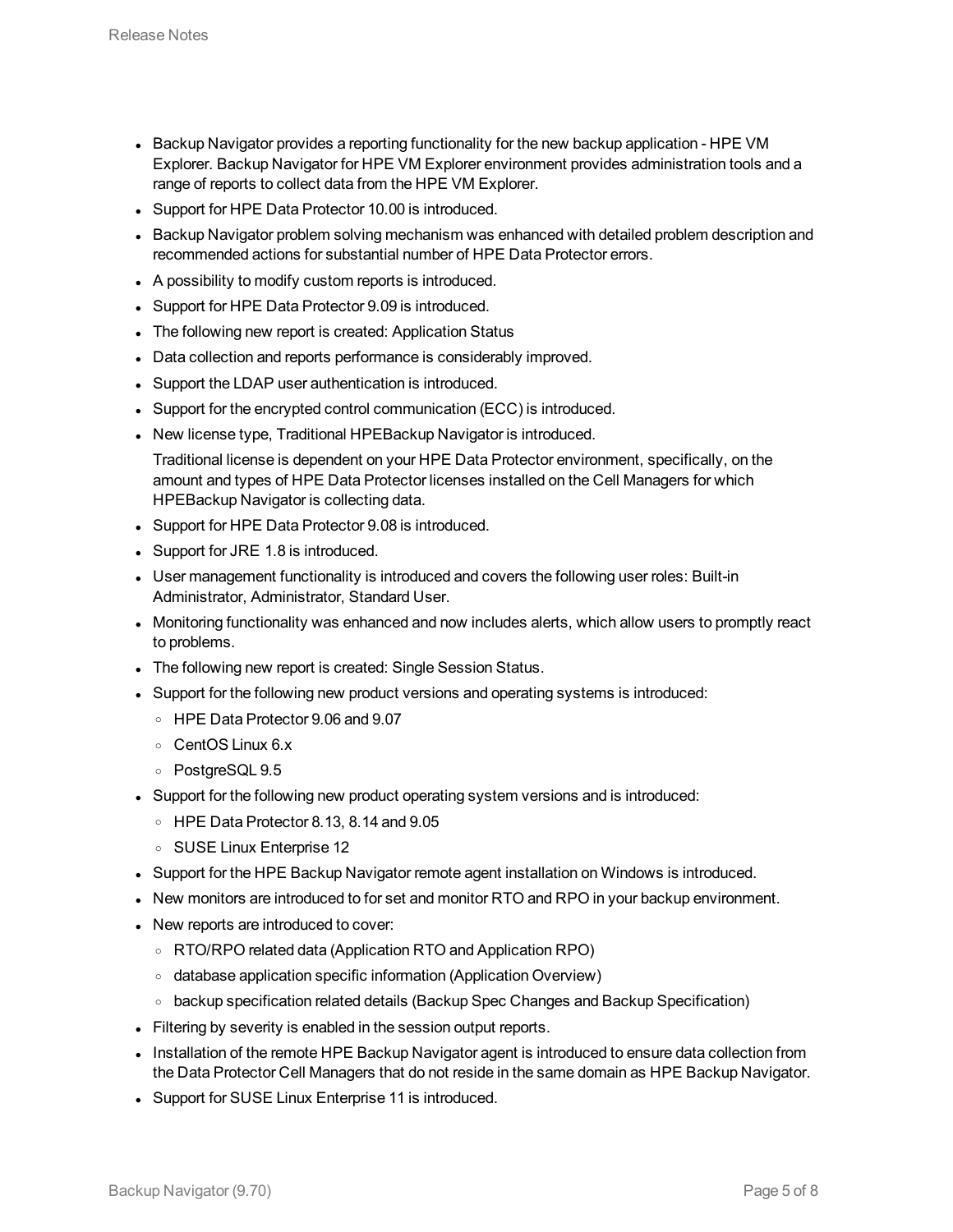- Support for multitenant HPE Data Protector environments is introduced.
- HPE Backup Navigator provides reports also for tenants, if you define them.
- Two new license types are introduced. Besides the capacity based license, a Lite edition for smaller and medium backup environments is introduced. The HPE Backup Navigator Lite license can be used with the single Cell Manager environments that do not exceed 10 TB.
- In your growing backup environment, you may want to upgrade your Lite license to a capacity-based one. A Lite to Standard upgrade license is introduced for this purpose. The HPE Backup Navigator Lite to Standard upgrade license can be used with the multiple Cell Managers environments and covers environments up to 10 TB. You can use it in combination with the Standard licenses to cover your growing capacity needs.
- Support for the HPE Backup Navigator installation on RHEL 6.6 is introduced.
- New reports are introduced to cover the virtualization environment, drives, and HPE Data Protector Scheduler functionality.
- User insight to the HPE Backup Navigator functionality was enhanced to view the events, including error states and failures. For each HPE Backup Navigator event, you can configure monitors to trigger notifications on the specified events.
- PostgreSQL database is introduced as an HPE Backup Navigator database.
- Database maintenance is improved to delete old database entries.
- <span id="page-5-0"></span>• Support of SSL for secure communication is introduced.

### Installation

You can find installation information in the *HPE Backup NavigatorUser's Guide* on the product installation media at:

*/DOCS/C/pdf*

After installation, the *HPE Backup Navigator User's Guide* is available at this location:

<span id="page-5-1"></span>*/opt/apache-tomcat/webapps/ROOT/assets/*

### Open Defects

For more information about open defects, visit HP [Software](http://www.hp.com/managementsoftware/support) Support Online, or contact your HPE Support representative directly.

This release contains additional limitations:

- The amount of available media space in the Media Pool Capacity report is not calculated correctly for media pools containing deduplication media and file library media. The capacity for this media cannot be detected up-front.
- Backup Schedule Overview and Backup Schedule Drive Detail reports do not provide data for sessions scheduled with the HPE Data Protector Advanced Scheduler.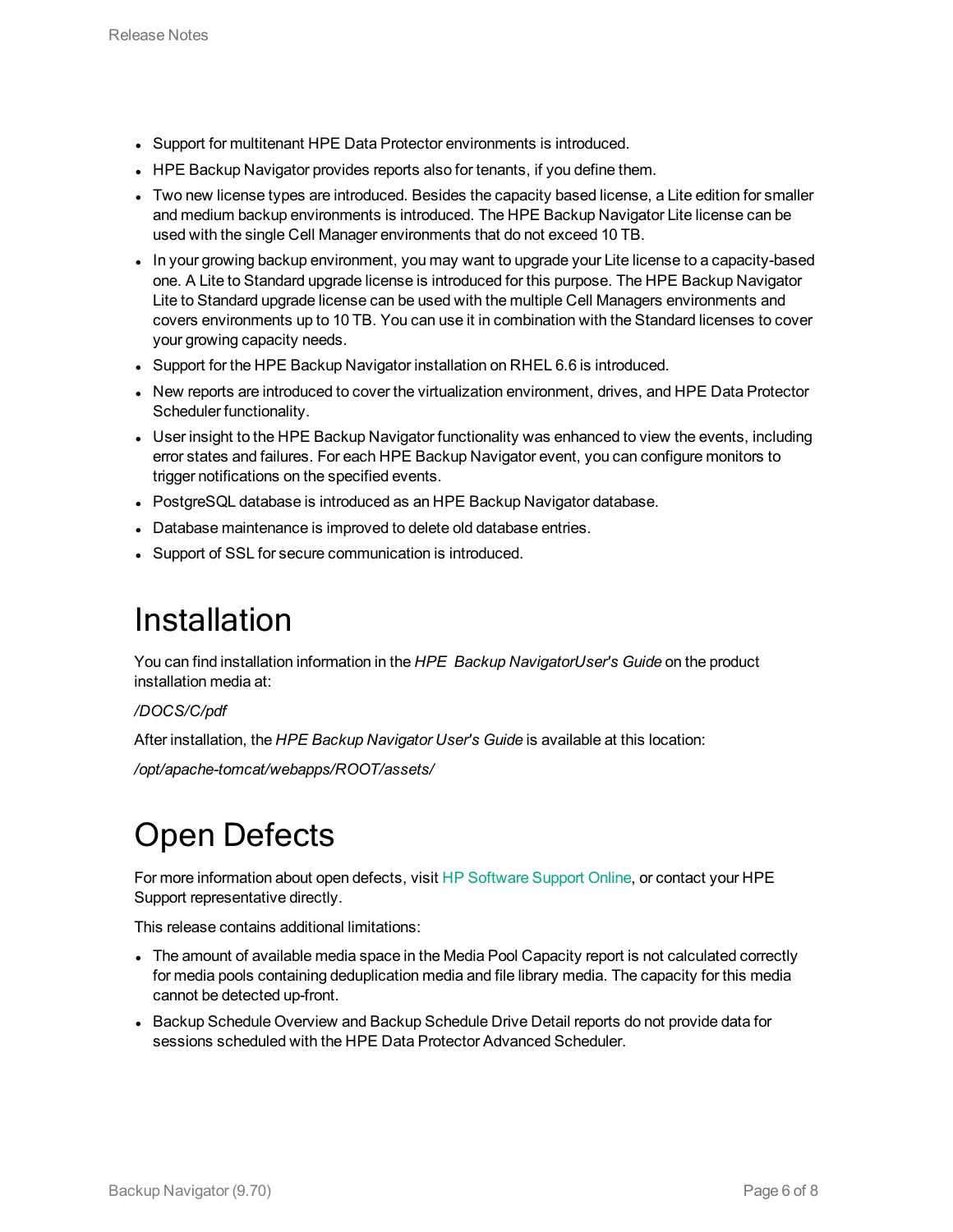### <span id="page-6-0"></span>Documentation Updates

The first page of this document identifies the:

- Version number for the software.
- Software release date.

To check for recent updates or to verify that you are using the most recent edition, visit the [HP](http://h20230.www2.hp.com/selfsolve/manuals) [Software](http://h20230.www2.hp.com/selfsolve/manuals) Product Manuals web site.

To retrieve a document, select the:

- 1. **Product** name.
- 2. **Version** list.
- 3. **Operating System**.
- 4. Preferred **Language**.
- 5. Document title.
- 6. Click **Open** or **Download**.

You must have Adobe® Reader installed to view files in PDF format (\*.pdf). To download Adobe Reader, go to the [Adobe](http://www.adobe.com/) web site.